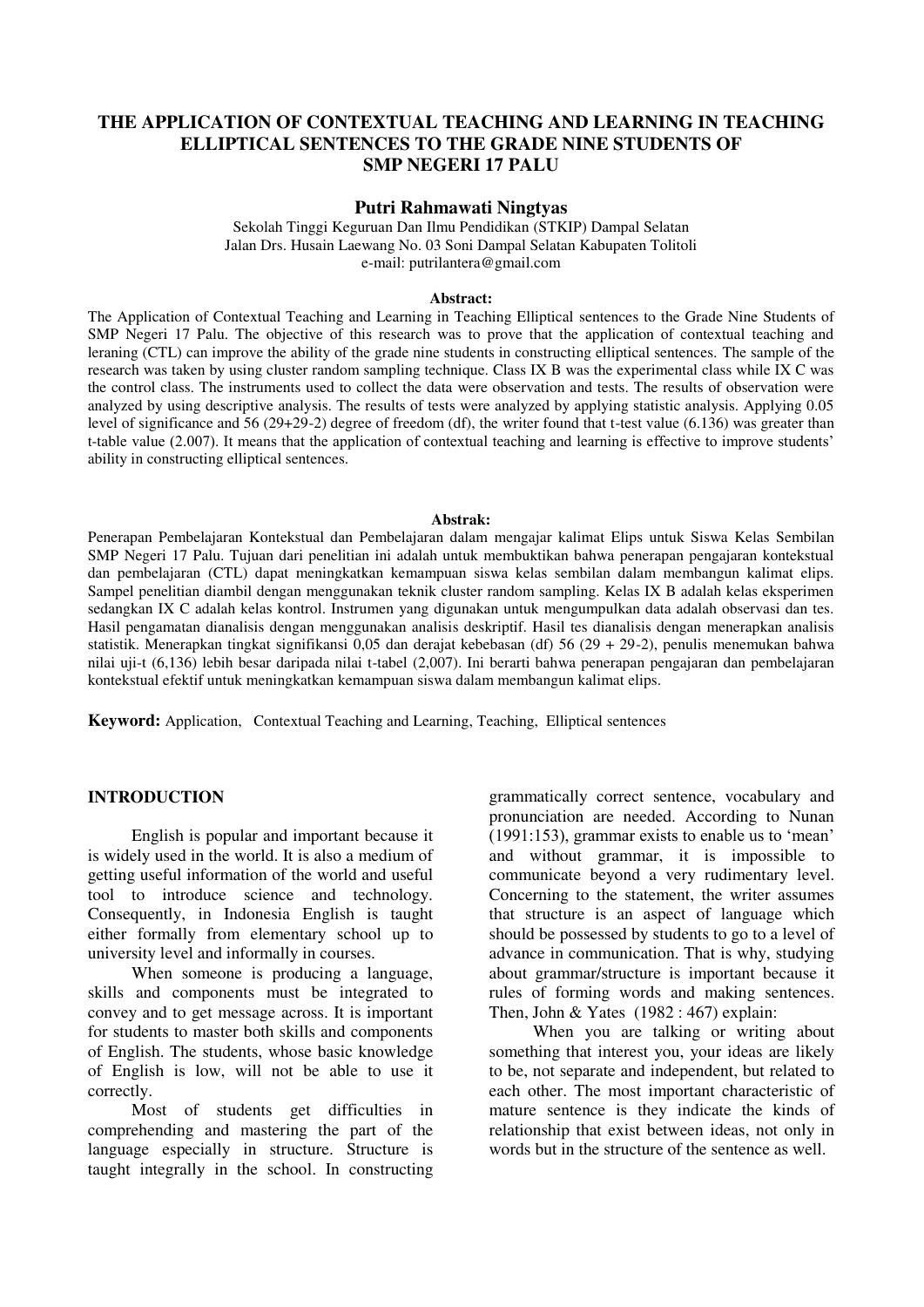In this case, students must know and understand the grammar because it is indispensable in organizing sentence into comprehensible English. Besides, grammar can provide the students to be strong on producing and accepting the language formally.

Students of secondary school are taught some English structures. One of English structures that learned by the grade nine students is Elliptical sentences. The elliptical sentence is sentence that contains of two different subjects but have the same verbs. It aims to avoid repetition. For instance:

- 1. She speaks English, and I do too.
- 2. They like the song, and so do we.
- 3. Andrew is not here, and Nita is not either.
- 4. I don not like papaya, and neither does my sister.

In constructing elliptical sentences, most of students misuse and misplace the use of "so", "too", "either", and "neither" for they have no information in their mind about the difference among them. Students make error by writing They do not like playing badminton, and we do too or Anita eats a plate of fried rice, and I do so. They should construct They do not like playing badminton, and neither do we or Anita eats a plate of fried rice, and so do I instead of the first ones. The use of "so" and "too" is different from "either" and "neither" in forming elliptical construct. Since students are unable to think clearly the pattern of elliptical sentence in the form of the positive and the negative, they cannot construct the sentence of elliptical accurately.

The way of teaching and presenting of material should be improved so that both teacher and students can get maximum achievement after teaching and learning process. Application of techniques and media can facilitate the students in the process of learning and encourage students' motivation. In this case, teachers have to be able to choose the appropriate technique or media in teaching English structure to create a good class atmosphere. In this research, the researcher is interested in the application of Contextual Teaching and Learning (CTL) in teaching elliptical sentence due to CTL can motivate students in the process of learning that relates the knowledge to the students' real situations such as personal, social, and cultural circumstances. Then, the students find it easy to apply the knowledge by reflecting their real world. In conducting the teaching and learning process, the researcher explained the material about elliptical sentences. Then, she continued by giving some examples of elliptical sentences that relate to the topic. The researcher provided the examples of students' real situations. Then, students tried to make the sentences by taking things that have close relationship to them. By relating the subject matter and things surround them, they have ideas to construct the elliptical sentences.

The researcher conducted her research in SMP Negeri 17 Palu for two reasons. First, a research of teaching English structure, especially teaching elliptical sentence by application of picture has not been conducted yet in the school. Second is most of students, especially the ninth grader, stand up with great difficulty in constructing elliptical sentence in the form of positive and negative. The writer found out the information after conducting PPL Terpadu in SMP Negeri 17 Palu. She taught elliptical sentence to the students of junior high school because based on the curriculum they will study about it when they are in the grade nine.

# **RESEARCH METHOD**

This research was a true experimental research. It had two groups as the samples. One of the groups was the experimental group and another was the control group. The researcher taught the same materials to the two groups by applying different technique. It purposed to know whether the treatment that was given to the experimental group had an influence to students' achievement. The experimental group (R1) got a treatment through Contextual Teaching and Learning  $(X)$ , whereas the control group  $(R2)$  did not. Both groups were given pretest and posttest. The design of this research taken from Best (1981:70) as follows:

Pre-test-Treatment-Post-test

Experimental

| Group         | 01 | 02   |
|---------------|----|------|
| Control Group | 03 | (1)4 |

Where:

01 03 : Pre-test

X : Treatment

02 04 : Post-test

This research needs a population to be analyzed by the researcher because it gave some useful information. John  $(2005:146)$  states, "A population is a group of individuals who have the same characteristics". Population of this research will be the total number of the year nine students in the four parallel classes (IX A, IX B, IX C, IX D, and IX E) of SMP Negeri 17 Palu. Each class consists of 29 up to 30 students. The amount of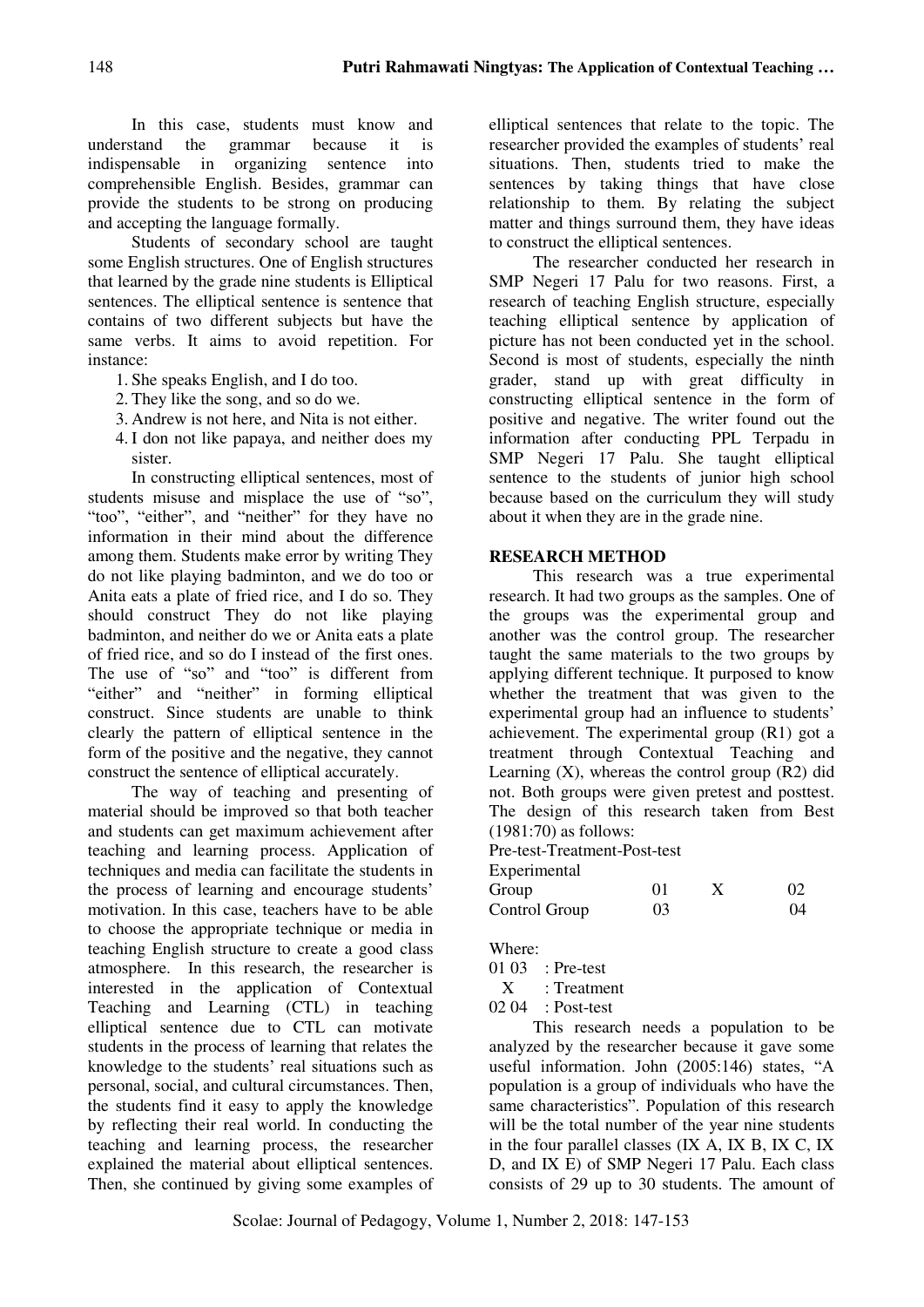population is 147 students. The distribution of students in every class can be seen below:

- Class IX A consists of 30 students
- Class IX B consists of 29 students
- Class IX C consists of 29 students
- Class IX D consists of 29 students
- Class IX E consists of 30 students

Within this target population, the researcher selected a sample for study. John (2005:146) states, "A sample is a subgroup of the target population that the researcher plans to study for generalizing about the target population". She applied cluster random sampling technique to find out the sample of this research that taken from the population. Cluster random sampling technique enables each class to have chance to be selected for being the sample. To determine the sample, the researcher used lottery. There were some procedures. First of all, she prepared four pieces of paper. After that, she marked the papers with the name of the classes and then put them into a box. The writer shook the box till the two papers came out of the box. Then, she decided the experimental group and the control group.

A research needs variable. Kerlingert in Arikunto (2002:97) states "All experiments have one fundamental idea behind them: to test the effect of one or more independent variables on a dependent variable. It is possible to have more than one dependent variable in experiment". It is clear that an experimental research has two variables. They are called dependent and independent variable. Then, Best (1981: 59) states as follows:

Variables are the conditions or characteristic that the experimenter manipulates, control or observe. The independent variables are the condition or characteristics the experimenter manipulates in his/ her attempt to ascertain their relationship to observe phenomena, while the dependent variables are the conditions or characteristic that appears, disappear or change as the experimenter introduces, remove or change independent variables.

The dependent variable of this research was the result of teaching elliptical sentence to the grade nine students of SMP Negeri 17 Palu. Then, the application of Contextual Teaching and Learning was the independent variable.

### **DATA PRESENTATION AND ANALYSIS**

The data were analyzed by using two kinds of analysis. Descriptive analysis presented the result of observation. The main data from pre-test and posttest were analyzed statistically.

## **The Result of Observation**

The researcher observed both the experimental and control group. Her reason for holding on the observation was to get some information dealing with the presentation of the lesson or the materials. She focused her observation on the English classroom activities. The results of the observation are presented in the following ways:

- 1. The teacher firstly made a check on the student's attendance
- 2. The teacher made warming up activities before beginning the lesson by asking some questions. This activity was done to get the students' attention in the process of learning.
- 3. The student's responses were quite passive toward the teacher oral questions. Only a few students could answer the questions.
- 4. In presenting the material, the teacher didn't use English all the time. She wrote down the material on the board, and then explained it. The material used based on a textbook.
- 5. In doing the task, the teacher asked the students to do the tasks individually.
- 6. There were no any media used during the teaching learning process.
- 7. At the end of teaching and learning process, the teacher gave the students homework.

# **The Result of Tests The Result of Pre-test**

The pre-test was done before giving the treatment to the students. It was planned to know student's achievement in experimental and control group before the application of contextual teaching and learning

| N <sub>0</sub> | <b>Initial Name of</b><br>the Students | Translation     | Completion     | <b>Raw Score</b><br>Sentence<br>Construction | Total | <b>Standard Score</b> |
|----------------|----------------------------------------|-----------------|----------------|----------------------------------------------|-------|-----------------------|
| 1              | Agu                                    | 8               | 8              | 12                                           | 28    | 4.3                   |
| $\overline{c}$ | And                                    | 3               | 3              | 9                                            | 15    | 2.3                   |
| 3              | Cla                                    | 10              | 6              | 14                                           | 30    | 4.6                   |
| 4              | Des                                    | 10              | 3              | 3                                            | 16    | 2.4                   |
| 5              | Dwi                                    | $\mathbf{0}$    | 3              | 11                                           | 14    | 2.1                   |
| 6              | Eka                                    | $\mathbf{0}$    | 5              | 10                                           | 15    | 2.3                   |
| 7              | Em                                     | 10              | 7              | 10                                           | 27    | 4.1                   |
| 8              | Feb                                    | 7               | 4              | 9                                            | 20    | 3.0                   |
| 9              | Hel                                    | 6               | 4              | 10                                           | 20    | 3.0                   |
| 10             | Ind                                    | 9               | 8              | 11                                           | 28    | 4.3                   |
| 11             | Irm                                    | 9               | 7              | 12                                           | 28    | 4.3                   |
| 12             | Lar                                    | $\overline{11}$ | 5              | 14                                           | 30    | 4.6                   |
| 13             | M. Fad                                 | 10              | 12             | 14                                           | 36    | 5.5                   |
| 14             | M. Fai                                 | 9               | 7              | 9                                            | 25    | 3.8                   |
| 15             | M. Iqr                                 | 9               | 7              | 15                                           | 31    | 4.7                   |
| 16             | M. Rez                                 | 11              | 0              | 15                                           | 26    | $\overline{4}$        |
| 17             | Nov                                    | 9               | 1              | 12                                           | 22    | 3.3                   |
| 18             | Nur F                                  | 10              | 4              | 7                                            | 21    | 3.2                   |
| 19             | NurH                                   | 5               | 7              | 10                                           | 22    | 3.3                   |
| 20             | Nur N                                  | 6               | $\overline{2}$ | 13                                           | 21    | 3.2                   |
| 21             | Nrl                                    | 6               | 4              | $\bf{0}$                                     | 10    | 1.5                   |
|                |                                        |                 |                |                                              |       |                       |

**Table 1 The Result Of Pre-test Of Experimental Group**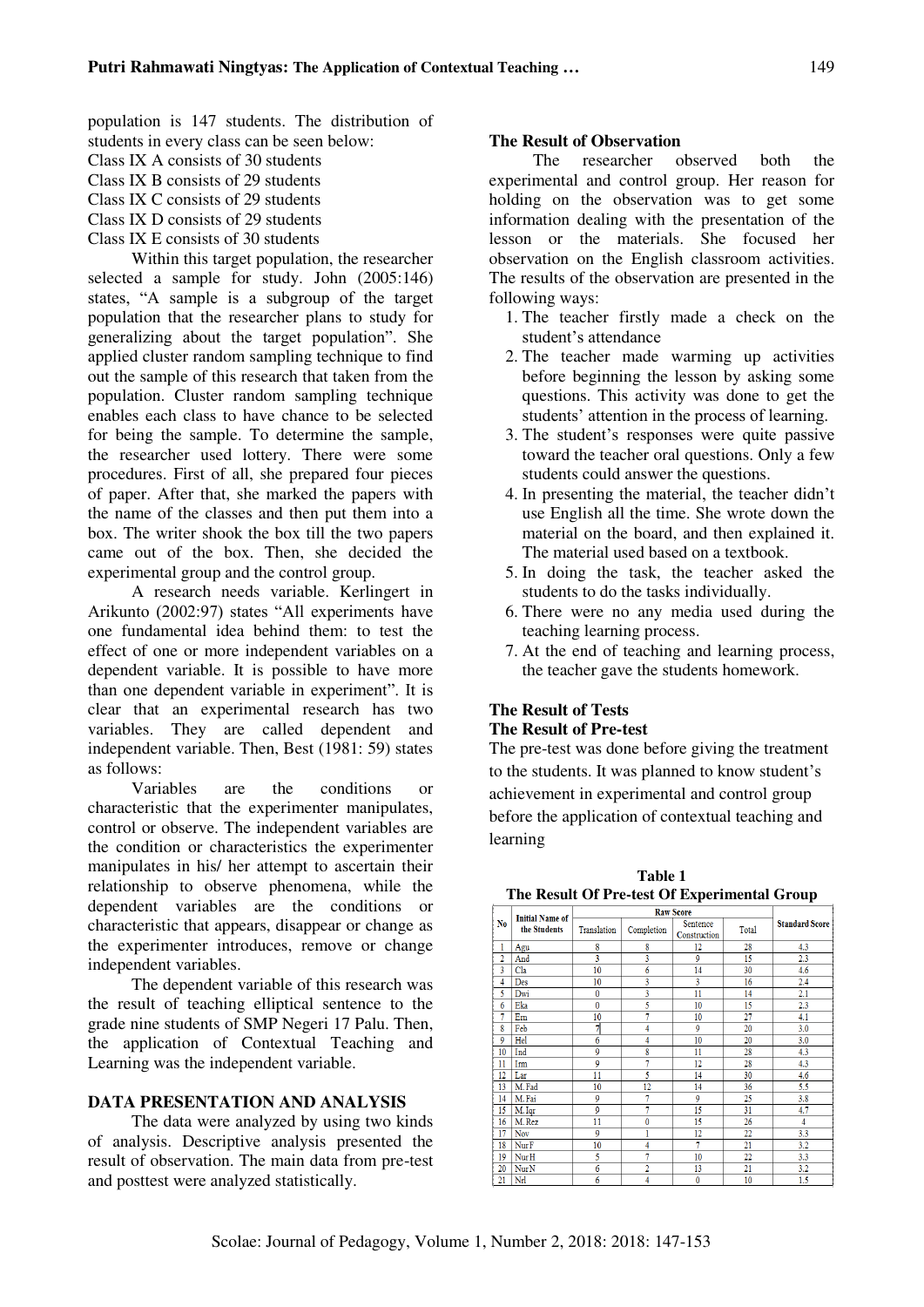| n.<br>Riz<br>ኅረ<br>. .<br>o e<br>S1S<br>$\sim$<br>- 11<br>$\sim$<br>Su.<br>28<br><b>Tas</b><br>29<br>Win<br>3.3 | 102.7 |  |  | Total |  |
|-----------------------------------------------------------------------------------------------------------------|-------|--|--|-------|--|
|                                                                                                                 |       |  |  |       |  |
|                                                                                                                 |       |  |  |       |  |
|                                                                                                                 |       |  |  |       |  |
|                                                                                                                 |       |  |  |       |  |
|                                                                                                                 |       |  |  |       |  |
|                                                                                                                 |       |  |  |       |  |
|                                                                                                                 |       |  |  |       |  |
|                                                                                                                 |       |  |  | 'ev   |  |

The data on table 4.1 displays the mean scores of students in experimental group. The researcher computed the scores by using formula that proposed by Arikunto as follows:

$$
Mx = \frac{\sum X}{N}
$$
  
= 
$$
\frac{102.7}{29}
$$
  
= 3.54

**Table 2 The Result Of Pre-test Of Control Group** 

|                | <b>Initial Name of</b><br>the Students |                         |                         |                          |       |                       |
|----------------|----------------------------------------|-------------------------|-------------------------|--------------------------|-------|-----------------------|
| No.            |                                        | Translation             | Completion              | Sentence<br>Construction | Total | <b>Standard Score</b> |
| 1              | Agu                                    | 8                       | 4                       | 8                        | 20    | 3.0                   |
| $\overline{2}$ | And                                    | $\overline{\mathbf{3}}$ | $\overline{4}$          | $\overline{\mathbf{8}}$  | 15    | 2.3                   |
| 3              | Ana                                    | $\overline{7}$          | 13                      | 10                       | 30    | 4.6                   |
| $\overline{4}$ | Ady                                    | 10                      | $\overline{9}$          | 13                       | 32    | 4.9                   |
| 5              | Dia                                    | 6                       | 7                       | 13                       | 26    | $\overline{4}$        |
| 6              | Dod                                    | $\overline{0}$          | $\overline{4}$          | 11                       | 15    | 2.3                   |
| $\overline{7}$ | Eli                                    | 8                       | 7                       | 12                       | 27    | 4.1                   |
| 8              | Fen                                    | $\overline{9}$          |                         | 13                       | 25    | 3.8                   |
| 9              | Fit                                    | 8                       | 10                      | 14                       | 32    | 4.9                   |
| 10             | Her                                    | $\overline{0}$          | $\overline{7}$          | 13                       | 20    | 3.0                   |
| 11             | Iin                                    | 5                       | 9                       | 11                       | 25    | 3.8                   |
| 12             | Kur                                    | $\theta$                | 6                       | 16                       | 22    | 3.3                   |
| 13             | M. Aj                                  | $\theta$                | 6                       | 11                       | 17    | 2.6                   |
| 14             | M. Akb                                 | 9                       | 12                      | 12                       | 33    | 5.0                   |
| 15             | M. Riz                                 | $\overline{4}$          | $\overline{\mathbf{8}}$ | 14                       | 26    | 4                     |
| 16             | M. Sab                                 | 7                       | 9                       | 10                       | 26    | $\overline{4}$        |
| 17             | M. Sek                                 | $\overline{\mathbf{8}}$ | $\overline{0}$          | 12                       | 20    | 3.0                   |
| 18             | M. Rai                                 | 6                       | 10                      | 12                       | 28    | 4.3                   |
| 19             | Nur A                                  | 10                      | 5                       | 10                       | 25    | 3.8                   |
| 20             | Nur F                                  | $\overline{7}$          |                         | 12                       | 22    | 3.3                   |
| 21             | Ref                                    |                         | 11                      | $\overline{9}$           | 25    | 3.8                   |
| 22             | Riz                                    | $\overline{2}$          | $\overline{\mathbf{3}}$ | $\overline{\mathbf{s}}$  | 13    | $\overline{2}$        |
| 23             | Rin                                    | 5                       | 9                       | 9                        | 23    | 3.5                   |
| 24             | Vin                                    | $\overline{7}$          | 10                      | 14                       | 31    | 4.1                   |
| 25             | Wul                                    | 7                       | 7                       | 5                        | 22    | 3.3                   |
| 26             | Yuy                                    | $\overline{9}$          | $\mathbf{1}$            | 10                       | 20    | 3.0                   |
| 27             | Zel                                    | 10                      | 10                      | 14                       | 34    | 5.2                   |
| 28             | Put                                    | 12                      | $\overline{\mathbf{8}}$ | 10                       | 30    | 4.6                   |
| 29             | Riz                                    | 7                       | $\overline{0}$          | 12                       | 19    | 2.9                   |
|                | Total                                  |                         |                         |                          | 703   | 106.4                 |

The mean score of control group on pre-test was also calculated by using the same formula as in the experimental group as follows:

$$
My = \frac{\sum Y}{N} \frac{106.4}{29} = 3.66
$$

### **The result of Posttest**

The posttest that was given to the experimental and control group had the same form as the pre-test. The posttest was administered in order to know the effect of the treatment toward the students' achievement. The results of the posttest are presented in the following table:

### **Table 3 The Result Of Post-test Of the Experimental Group**

| No             | <b>Initial Name of</b><br>the Students |                         |            |                          |       |                         |
|----------------|----------------------------------------|-------------------------|------------|--------------------------|-------|-------------------------|
|                |                                        | Translation             | Completion | Sentence<br>Construction | Total | <b>Standard Score</b>   |
| 1              | Agu                                    | 12                      | 15         | 18                       | 45    | 6.9                     |
| $\overline{2}$ | And                                    | 19                      | 15         | 17                       | 51    | 7.8                     |
| 3              | Cla                                    | 23                      | 19         | 20                       | 62    | 9.5                     |
| $\overline{4}$ | Des                                    | 22                      | 19         | 20                       | 61    | 9.3                     |
| 5              | Dwi                                    | $\overline{\mathbf{8}}$ | 15         | 17                       | 40    | 6.1                     |
| 6              | Eka                                    | 22                      | 20         | 17                       | 59    | 9.0                     |
| 7              | Em                                     | 21                      | 19         | 18                       | 58    | 8.9                     |
| 8              | Feb                                    | 10                      | 10         | 18                       | 38    | 5.8                     |
| 9              | Hel                                    | 19                      | 15         | 18                       | 52    | $\overline{\mathbf{8}}$ |
| 10             | Ind                                    | 21                      | 20         | 20                       | 61    | 9.3                     |
| 11             | Irm                                    | 21                      | 19         | 20                       | 60    | 9.2                     |
| 12             | Lar                                    | 21                      | 19         | 20                       | 60    | 9.2                     |
| 13             | M. Fad                                 | 21                      | 20         | 20                       | 61    | 9.3                     |
| 14             | M. Fai                                 | 18                      | 17         | 17                       | 52    | $\overline{\mathbf{8}}$ |
| 15             | M. Iqr                                 | 20                      | 19         | 18                       | 57    | 8.7                     |
| 16             | M. Rez                                 | 22                      | 18         | 18                       | 58    | 8.9                     |
| 17             | Nov                                    | 18                      | 16         | 18                       | 52    | 8                       |
| 18             | Nur F                                  | 13                      | 13         | 19                       | 45    | 6.9                     |
| 19             | Nur H                                  | 21                      | 20         | 20                       | 61    | 9.3                     |
| 20             | Nur N                                  | 20                      | 20         | 20                       | 60    | 9.2                     |
| 21             | Nrl                                    | 13                      | 12         | 17                       | 42    | 6.4                     |
| 22             | Rev                                    | 20                      | 18         | 19                       | 57    | 8.7                     |
| 23             | Rif                                    | 22                      | 18         | 20                       | 60    | 9.2                     |
| 24             | Riz                                    | 22                      | 19         | 18                       | 59    | 9.0                     |
| 25             | Sis                                    | 19                      | 17         | 17                       | 53    | 8.1                     |
| 26             | Sri                                    | 17                      | 14         | 18                       | 49    | 7.5                     |
| 27             | Sul                                    | 13                      | 15         | 19                       | 47    | 7.3                     |
| 28             | Tas                                    | 20                      | 19         | 20                       | 59    | 9.0                     |
| 29             | Win                                    | 20                      | 19         | 19                       | 58    | 8.9                     |
|                | Total                                  |                         |            |                          | 1577  | 241.4                   |

The mean score of experimental group on posttest could be calculated as follows:

$$
Mx = \frac{\sum X}{N}
$$
  
= 
$$
\frac{241.4}{29}
$$
  
= 8.32

**Table 4 The Result Of Posttest Of Control Group**

|                | <b>Initial Name of</b><br>the Students |                           |        |                          |       |                         |
|----------------|----------------------------------------|---------------------------|--------|--------------------------|-------|-------------------------|
| No             |                                        | Completion<br>Translation |        | Sentence<br>Construction | Total | <b>Standard Score</b>   |
| 1              | Agu                                    | 15                        | 11     | 15                       | 41    | 6.3                     |
| $\overline{2}$ | And                                    | $\overline{\mathbf{8}}$   | 13     | 14                       | 35    | 5.3                     |
|                | Ana                                    | 21                        | 17     | 19                       | 57    | 8.7                     |
| $\overline{4}$ | Adv                                    | 20                        | 17     | 20                       | 57    | 8.7                     |
| 5              | Dia                                    | 15                        | 10     | 18                       | 43    | 6.6                     |
| 6              | Dod                                    | 10                        | 16     | 15                       | 41    | 6.3                     |
| $\overline{7}$ | Eli                                    | 19                        | 16     | 18                       | 53    | 8.1                     |
| 8              | Fen                                    | 19                        | 14     | 16                       | 49    | 7.5                     |
| 9              | Fit                                    | 16                        | 17     | 19                       | 52    | $\overline{\mathbf{8}}$ |
| 10             | Her                                    | 15                        | 10     | 18                       | 43    | 6.6                     |
| 11             | Iin                                    | 16                        | 14     | 16                       | 46    | 7.0                     |
| 12             | Kur                                    | 21                        | 17     | 18                       | 56    | 8.6                     |
| 13             | M. Ai                                  | 13                        | 12     | 17                       | 42    | 6.4                     |
| 14             | M. Akb                                 | 18                        | 17     | 17                       | 52    | $\overline{8}$          |
| 15             | M.Riz                                  | 16                        | 15<br> | $\frac{15}{15}$          | 46    | 7.0                     |
| 16             | M. Sab                                 | 19                        | 13     | 17                       | 49    | 7.5                     |
| 17             | M. Sek                                 | $\overline{\mathbf{8}}$   | 16     | 18                       | 42    | 6.4                     |
| 18             | M. Rai                                 | 21                        | 18     | 18                       | 57    | 8.7                     |
| 19             | Nur A                                  | 12                        | 14     | 17                       | 43    | 6.6                     |
| 20             | Nur F                                  | 12                        | 15     | 18                       | 45    | 6.9                     |
| 21             | Ref                                    | 10                        | 14     | 12                       | 36    | 5.5                     |
| 22             | Riz                                    | 10                        | 10     | 17                       | 37    | 5.6                     |
| 23             | Rin                                    | 5                         | 17     | 18                       | 40    | 6.1                     |
| 24             | Vin                                    | 19                        | 19     | 18                       | 56    | 8.6                     |
| 25             | Wul                                    | 18                        | 13     | 14                       | 45    | 6.9                     |
| 26             | Yuv                                    | 12                        | 12     | 14                       | 38    | 5.8                     |
| 27             | Zel                                    | 22                        | 19     | 20                       | 61    | 9.3                     |
| 28             | Put                                    | 15                        | 13     | 19                       | 47    | 7.3                     |
| 29             | Riz                                    | 10                        | 14     | 14                       | 38    | 5.8                     |
|                | Total                                  |                           |        |                          | 1347  | 206.1                   |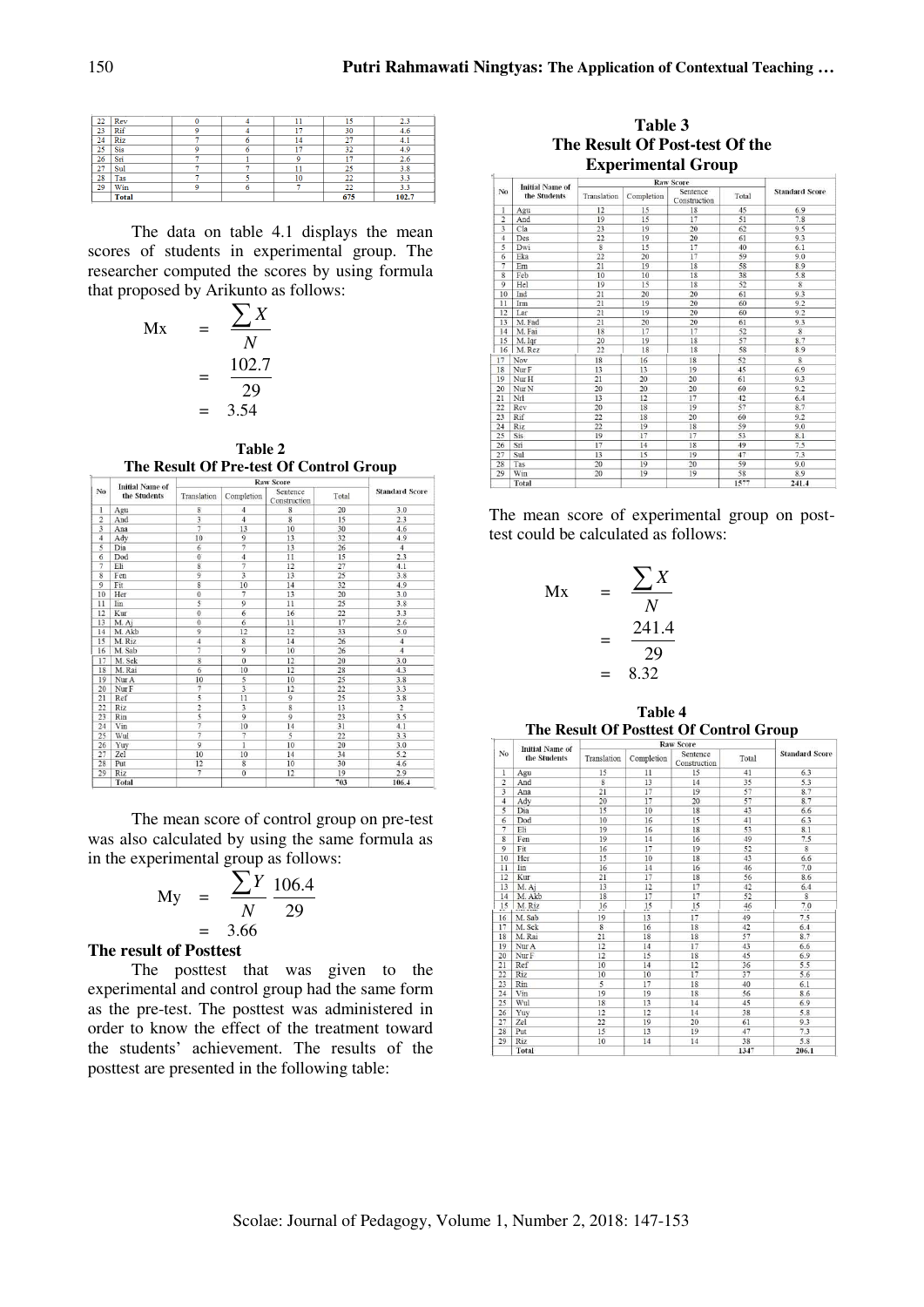Based on the table, the researcher computed the mean score the post-test of control group as follows:

$$
My = \frac{\sum Y}{N}
$$
  
= 
$$
\frac{206.1}{29}
$$
  
= 7.10

| Table 5                                       |
|-----------------------------------------------|
| The Students' Ccore Deviation Of Pre-test and |
| <b>Post-test Of Experimental Group</b>        |

|                | Initial Name of the |                | Student's Standard Score | X              |                |
|----------------|---------------------|----------------|--------------------------|----------------|----------------|
| No             | Students            | Pre-test       | Posttest                 |                | $\mathbf{X}^2$ |
|                |                     | $X_1$          | $X_2$                    | $X_2 - X_1$    |                |
| 1              | Agu                 | 4.3            | 6.9                      | 2.6            | 6.76           |
| $\overline{2}$ | And                 | 2.3            | 7.8                      | 5.5            | 30.25          |
| 3              | Cla                 | 4.6            | 9.5                      | 4.9            | 24.01          |
| $\overline{4}$ | Des                 | 2.4            | 9.3                      | 6.9            | 47.61          |
| 5              | Dwi                 | 2.1            | 6.1                      | $\overline{4}$ | 16             |
| 6              | Eka                 | 2.3            | 9.0                      | 6.7            | 44.89          |
| $\overline{7}$ | Em                  | 4.1            | 8.9                      | 4.8            | 23.04          |
| 8              | Feb                 | 3.0            | 5.8                      | 2.8            | 7.84           |
| 9              | Hel                 | 3.0            | $\overline{8}$           | 5              | 25             |
| 10             | Ind                 | 4.3            | 9.3                      | $\overline{5}$ | 25             |
| 11             | Irm                 | 4.3            | 9.2                      | 4.9            | 24.01          |
| 12             | Lar                 | 4.6            | 9.2                      | 4.6            | 21.16          |
| 13             | M. Fad              | 5.5            | 9.3                      | 3.8            | 14.44          |
| 14             | M. Fai              | 3.8            | 8                        | 4.2            | 17.64          |
| 15             | M. Iqr              | 4.7            | 8.7                      | $\overline{4}$ | 16             |
| 16             | M. Rez              | $\overline{4}$ | 8.9                      | 4.9            | 24.01          |
| 17             | Nov                 | 3.3            | 8                        | 4.7            | 22.09          |
| 18             | Nur F               | 3.2            | 6.9                      | 3.7            | 13.69          |
| 19             | Nur H               | 3.3            | 9.3                      | 6              | 36             |
| 20             | Nur N               | 3.2            | 9.2                      | 6              | 36             |
| 21             | Nrl                 | 1.5            | 6.4                      | 4.9            | 24.01          |
| 22             | Rev                 | 2.3            | 8.7                      | 6.4            | 40.96          |
| 23             | Rif                 | 4.6            | 9.2                      | 4.6            | 21.16          |
| 24             | Riz                 | 4.1            | 9.0                      | 4.9            | 24.01          |
| 25             | Sis                 | 4.9            | 8.1                      | 3.2            | 10.24          |
| 26             | Sri                 | 2.6            | 7.5                      | 4.9            | 24.01          |
| 27             | Sul                 | 3.8            | 7.3                      | 3.5            | 12.25          |
| 28             | Tas                 | 3.3            | 9.0                      | 5.7            | 32.49          |
| 29             | Win                 | 3.3            | 8.9                      | 5.6            | 31.36          |
|                | Total               | 102.7          | 241.4                    | 138.7          | 695.93         |

**Table 6 The Students' Score Deviation Of Pre-test and Posttest Of Control Group** 

|                | Initial Name of the |                | Student's Standard Score | Y                       |                |
|----------------|---------------------|----------------|--------------------------|-------------------------|----------------|
| No             | Students            | Pre-test       | Posttest                 | $Y_2 - Y_1$             | $Y^2$          |
|                |                     | $Y_1$          | $Y_2$                    |                         |                |
| 1              | Agu                 | 3.0            | 6.3                      | 3.3                     | 10.89          |
| $\overline{2}$ | And                 | 2.3            | 5.3                      | $\overline{\mathbf{3}}$ | $\overline{9}$ |
| 3              | Ana                 | 4.6            | 8.7                      | 4.1                     | 16.81          |
| 4              | Adv                 | 4.9            | 8.7                      | 3.8                     | 14.44          |
| 5              | Dia                 | $\overline{4}$ | 6.6                      | 2.6                     | 6.76           |
| 6              | Dod                 | 2.3            | 6.3                      | $\overline{4}$          | 16             |
| 7              | Eli                 | 4.1            | 8.1                      | $\overline{4}$          | 16             |
| 8              | Fen                 | 3.8            | 7.5                      | 3.7                     | 13.69          |
| 9              | Fit                 | 4.9            | $\overline{8}$           | 3.1                     | 9.61           |
| 10             | Her                 | 3.0            | 6.6                      | 3.6                     | 12.96          |
| 11             | Iin                 | 3.8            | 7.0                      | 3.2                     | 10.24          |
| 12             | Kur                 | 3.3            | 8.6                      | 5.3                     | 28.09          |
| 13             | M. Aj               | 2.6            | 6.4                      | 3.8                     | 14.44          |
| 14             | M. Akb              | 5.0            | $\overline{\mathbf{8}}$  | $\overline{\mathbf{3}}$ | 9              |
| 15             | M. Riz              | $\overline{4}$ | 7.0                      |                         | 9              |
| 16             | M. Sab              | $\overline{4}$ | 7.5                      | 3.5                     | 12.25          |
| 17             | M. Sek              | 3.0            | 6.4                      | 3.4                     | 11.56          |
| 18             | M. Rai              | 4.3            | 8.7                      | 4.4                     | 19.36          |
| 19             | Nur A               | 3.8            | 6.6                      | 2.8                     | 7.84           |
| 20             | Nur F               | 3.3            | 6.9                      | 3.6                     | 12.96          |
| 21             | Ref                 | 3.8            | 5.5                      | 1.7                     | 2.89           |
| 22             | Riz                 | $\overline{2}$ | 5.6                      | 3.6                     | 12.96          |
| 23             | Rin                 | 3.5            | 6.1                      | 2.6                     | 6.76           |
| 24             | Vin                 | 4.1            | 8.6                      | 4.5                     | 20.25          |
| 25             | Wul                 | 3.3            | 6.9                      | 3.6                     | 12.96          |
| 26             | Yuy                 | 3.0            | 5.8                      | 2.8                     | 7.84           |
| 27             | Zel                 | 5.2            | 9.3                      | 4.1                     | 16.81          |
| 28             | Put                 | 4.6            | 7.3                      | 2.7                     | 7.29           |
| 29             | Riz                 | 2.9            | 5.8                      | 2.9                     | 8.41           |
|                | Total               | 106.4          | 206.1                    | 99.7                    | 357.07         |

Based on the table 4.5 and 4.6 above, the researcher then computed the mean score of the deviation of pre-test and post-test of both groups by using the formula proposed by Arikunto as follows:

$$
Mx = \frac{\sum X}{N}
$$
  
=  $\frac{138.7}{29}$   
=  $\frac{4.78}{N}$   
=  $\frac{99.7}{29}$   
= 3.43

 The mean calculation showed that the mean deviation of experimental group was higher than control one. The mean deviation of experimental group on pre-test and post-test was 4.78, while the mean deviation of control group on pre-test and post-test was 3.43.

 Before analyzing the data by using the ttest formula, the researcher calculated the sumsquared deviation around the mean of the control and experimental groups as stated in the following ways:

$$
\sum x^2 = \sum x^2 - \frac{(\sum x)^2}{n}
$$
  
= 695.93 -  $\frac{(138.7)^2}{29}$   
= 695.93 -  $\frac{19237.69}{29}$   
= 695.93 - 663.36  
= 32.57  

$$
\sum y^2 = \sum y^2 - \frac{(\sum y)^2}{n}
$$
  
= 357.07 -  $\frac{(99.7)^2}{29}$   
= 357.07 -  $\frac{9940.09}{29}$   
= 357.07 - 342.76  
= 14.31

As a result, the sum-squared deviation of experimental group is 32.57 and the sum-squared deviation of control group is 14.31.

After having the sum-squared deviation around the mean of experimental and control group, the researcher r continued to find out the significant difference of the two groups by using t-test formula stated by Arikunto as follows: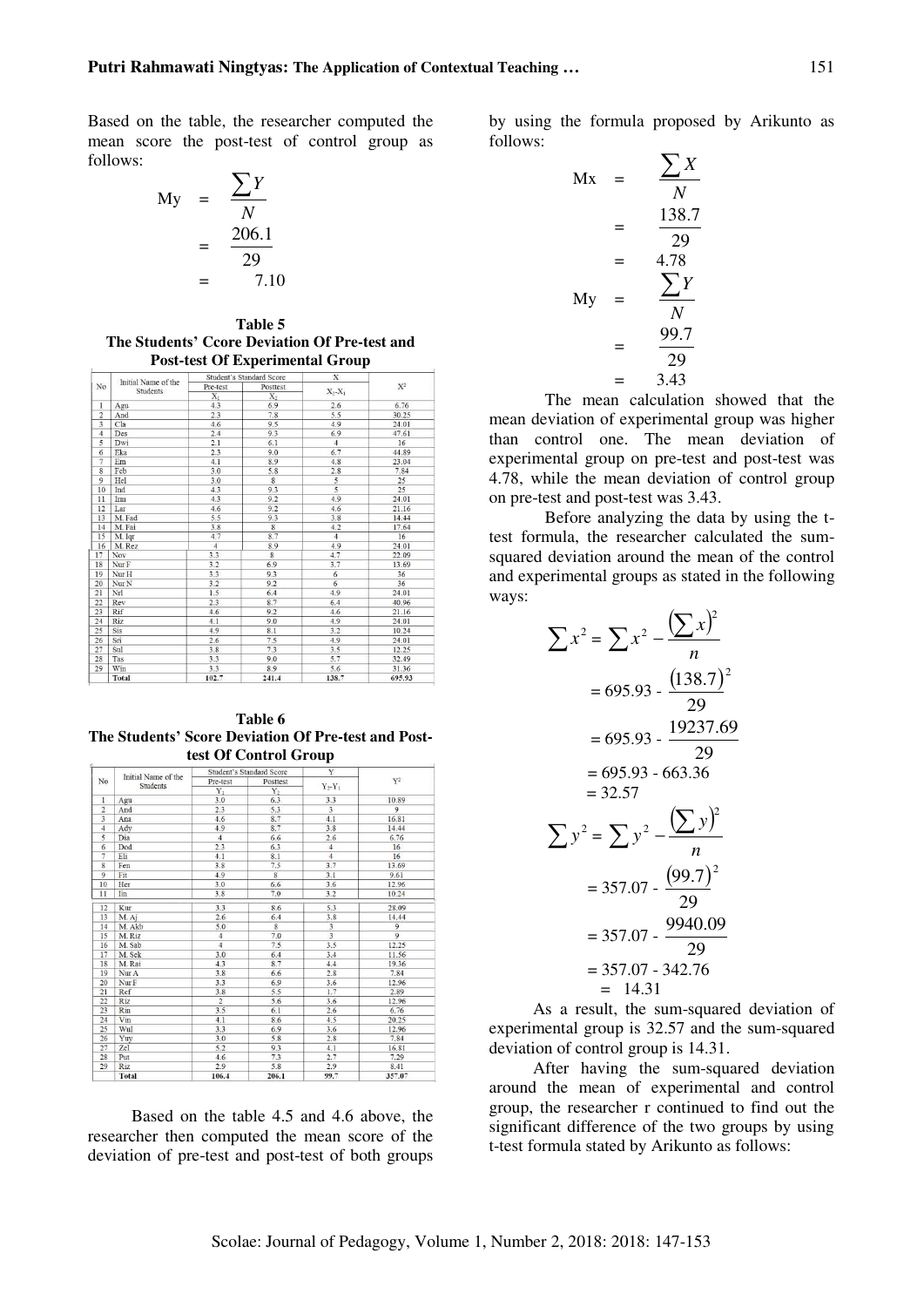| $Mx - My$                                                                                                           |
|---------------------------------------------------------------------------------------------------------------------|
| $\sqrt{\left(\frac{\sum x^2 + \sum y^2}{Nx + Ny - 2}\right)} \left(\frac{1}{Nx} + \frac{1}{Ny}\right)$              |
| $4.78 - 3.43$<br>$\frac{11}{\sqrt{\left(\frac{32.57+14.31}{29+29-2}\right)\left(\frac{1}{29}+\frac{1}{29}\right)}}$ |
| $t = \frac{1}{\sqrt{\left(\frac{46.88}{56}\right)\left(\frac{2}{29}\right)}}$                                       |
| $t = \frac{1.35}{\sqrt{(0.83)(0.06)}}$                                                                              |
| $t = \frac{1.35}{\sqrt{(0.049)}}$                                                                                   |
| $t = \frac{1.35}{0.22}$                                                                                             |
| $t = 6.136$                                                                                                         |

 $\sqrt{2}$  $\frac{1}{2}$  $\int$ 

·

# **Discussion**

The result of observation showed that the teaching and learning process in the class was followed through using three phases, pre-activity, while activity and post-activity. Before beginning the lesson, the teacher did warming up activity to get students' attention. She run the teaching process by combining English and Indonesian. In presenting material to the students, the teacher did not apply specific technique that could support the success of teaching and learning process. At the end of the class, the teacher gave homework to the students.

The tests were used by the researcher r to measure students' ability. There were two kinds of tests, pre-test and posttest. The first one measured the knowledge of the students before having the treatment. Based on the result of pretest, it could be seen that the experimental and control group had similar ability. Students in experimental class achieved mean score 3.54 while in control class, the students gained mean score 3.66.

In doing the treatment, the researcher applied CTL in teaching elliptical sentences. She taught elliptical sentences by drawing upon students' real life. As the result, the material was more understandable because the students related the subject matter to the things that have close relationship in their daily life. Furthermore, the students were serious in studying for they could understand the lesson. In doing the tasks, the students were often set in pair work or group. It gave positive effect for they had chance to share ideas and solved the problem together. The tasks were easier to be finished in group work than solo work. To get students' attention, the researcher often used pictures. At the end of teaching process, she always gave evaluation to the students. However, in presenting the material the school English teacher did not apply any special technique. She just gave the example from the textbook. She did not try to use media, such as picture to support the learning process. The teacher asked the students to do the tasks individually so that some of them felt desperate when they could not finish the tasks. As the result, the students lost their focus on the tasks and got low motivation in studying. Furthermore, the students were not serious in accepting the lesson. Some of them just made a noisy and chatted.

After applying this method, there was significant change to the experimental group. Some students achieved good improvement in score. The students of control group also improved in score. But, only a few students got highest score after having the posttest. The researcher didn't use any special technique to teach elliptical sentences in the control class. In conclusion, the result of post-test, it was found that most of the students in experimental class could finish all the tests firmly even though some of them still failed; however they could achieve the better mean score in posttest compared to the control class.

### **CONCLUSION AND SUGGESTION**

# **Conclusions**

After analyzing the data in previous chapter, the researcher draws conclusions as follows:

1. In presenting the material, the teacher did not use any special technique or media in teaching. It might make the motivation of the students in the low level because the teaching and learning process was monotonous.